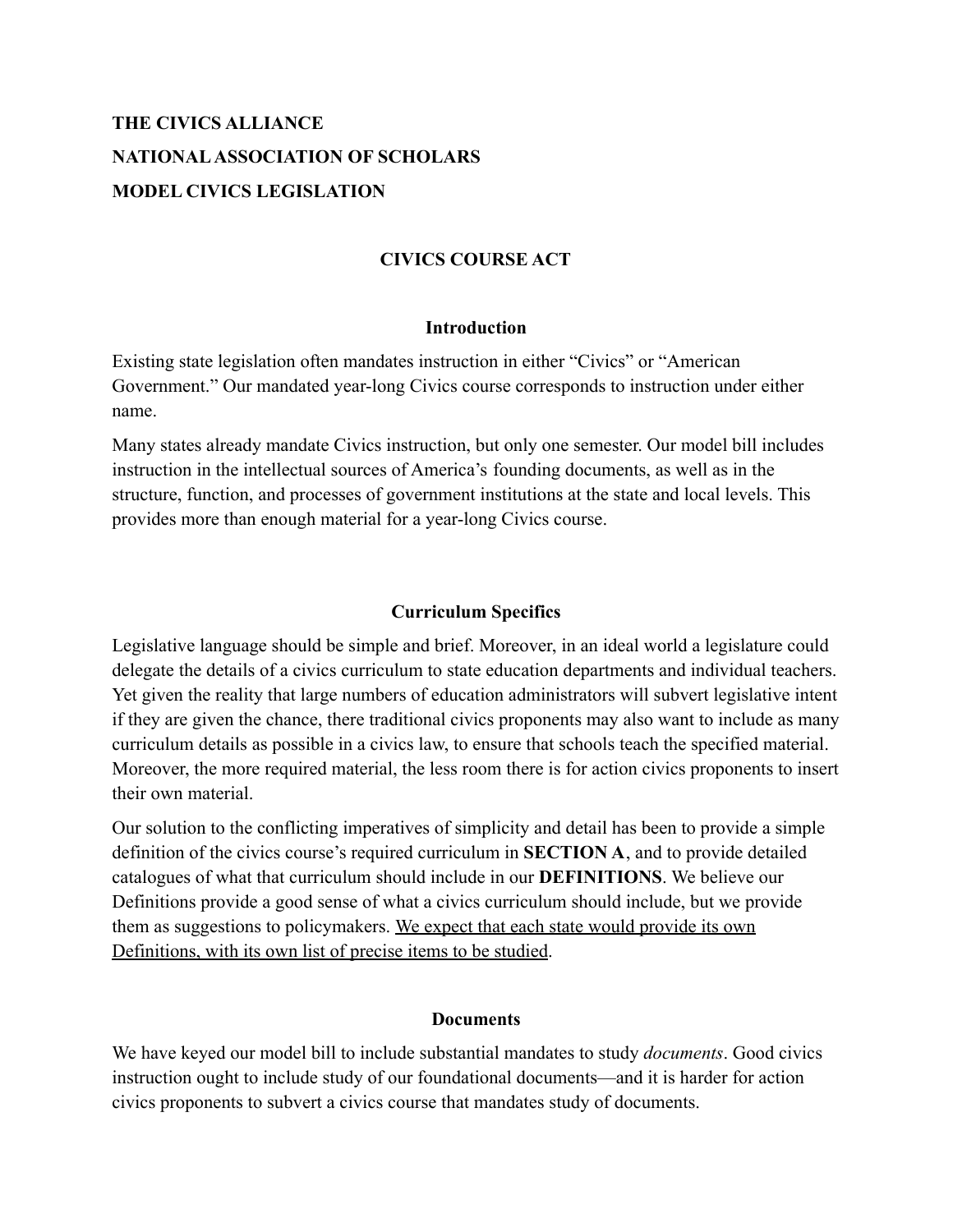#### **Military Virtues**

Our model bill includes a requirement to study the progress of the American Revolution. Its list of civic virtues include the military virtues of courage and endurance. Its list of famous Americans includes notable generals, such as George Washington, Ulysses S. Grant, and George Marshall. A civics course should remind students that America needed brave fighting men to establish a free republic and needs them still to maintain it.

#### **Devotion**

A legislature cannot prescribe in detail how a class should be taught, but it can suggest legislative intent as to the general spirit. We include the phrases "study of and devotion to" to suggest the spirit in which the civics course should be taught.

### **Forbidding Action Civics**

**SECTION B** repeats much of the language from our Partisanship Out of Civics Act (POCA) that forbids action civics. We also include the Partisanship Out of Civics Act as a separate chapter in our model civics legislation. If a POCA bill has not yet been passed, however, this language is necessary as a way to prevent a required civics class from providing instruction in action civics.

### **Forbidding Critical Race Theory**

**SECTION C** repeats much of the language from our Partisanship Out of Civics Act (POCA) that forbids the intellectual components of Critical Race Theory. We also include the Partisanship Out of Civics Act as a separate chapter in our model civics legislation. If a POCA bill has not yet been passed, however, this language is necessary as a way to prevent a required civics class from promoting Critical Race Theory.

### **Liberty**

Our model bill specifies that schools cannot prevent instruction in or citation of documents because of any religious or cultural references in a writing, document, or record pertaining to this course of instruction.

### **Localism**

Our model bill directs each school district to craft its own civics curriculum. It also forbids state education departments from providing supplemental readings, textbooks, teacher trainings, lists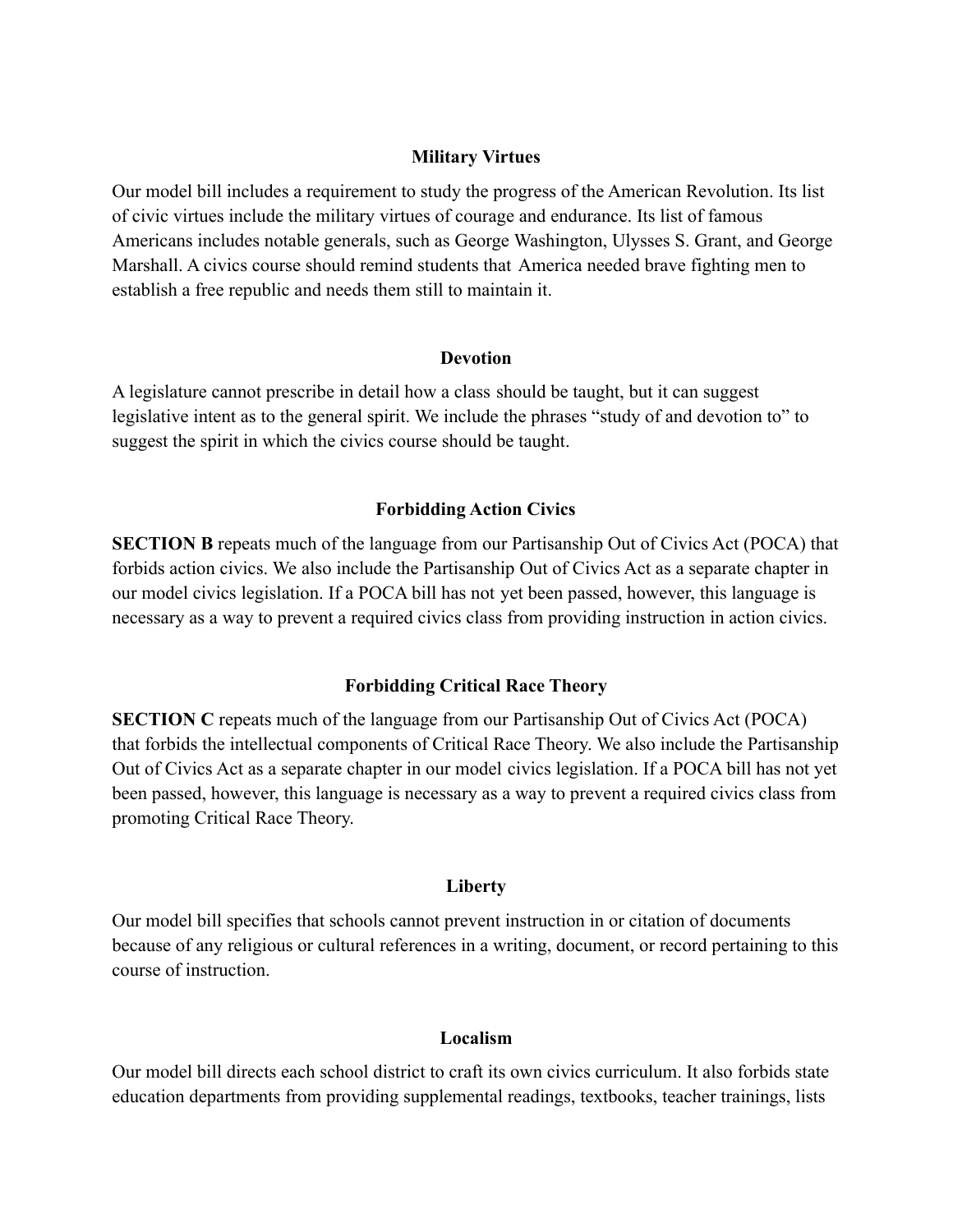of instructional resources, and curriculums for the civics course. Any formally optional resources provided by state education departments will act as informal civics curricula. We believe that the most reliable version of a state mandate for a civics course will delegate the mandate to the school districts rather to the state education department.

#### **Accountability**

Public schools should be directly accountable to state legislators, not to the state education department. Any power delegated to a state education department to demand accountability will also give it power to subvert the intent of this bill. We therefore require in **SECTION E** that the state education department transmit annually to state legislators an account of how each school district has put the civics course into practice—and leave any disciplinary response to the state legislators, not to the state education department. The requirement that schools make their curricula and teacher training public will by itself deter action civics proponents from smuggling their material into a civics course.

#### **Model Legislative Text**

#### **SECTION A:**

(1) Beginning in the 20XX-20XX school year, all public schools or charter schools located within this state shall require students to complete a regular year-long course of instruction in civics in grade nine, ten, eleven, or twelve.

(2) This course shall instruct students in, at a minimum, study of and devotion to,

(A) the intellectual sources of the United States' founding documents;

(B) the political and military narrative of the causes and progress of the American Revolution;

(C) the United States' founding documents and their original intent;

(D) the Constitution of the United States, with emphasis on the Bill of Rights, and the Constitution of [state name];

(E) the basic principles of the United States' republican form of government;

(F) the historical development of the United States' republican form of government;

(G) the structure, function, and processes of government institutions at the federal, state, and local levels; and

(H) civic virtues exemplified in the lives of famous Americans.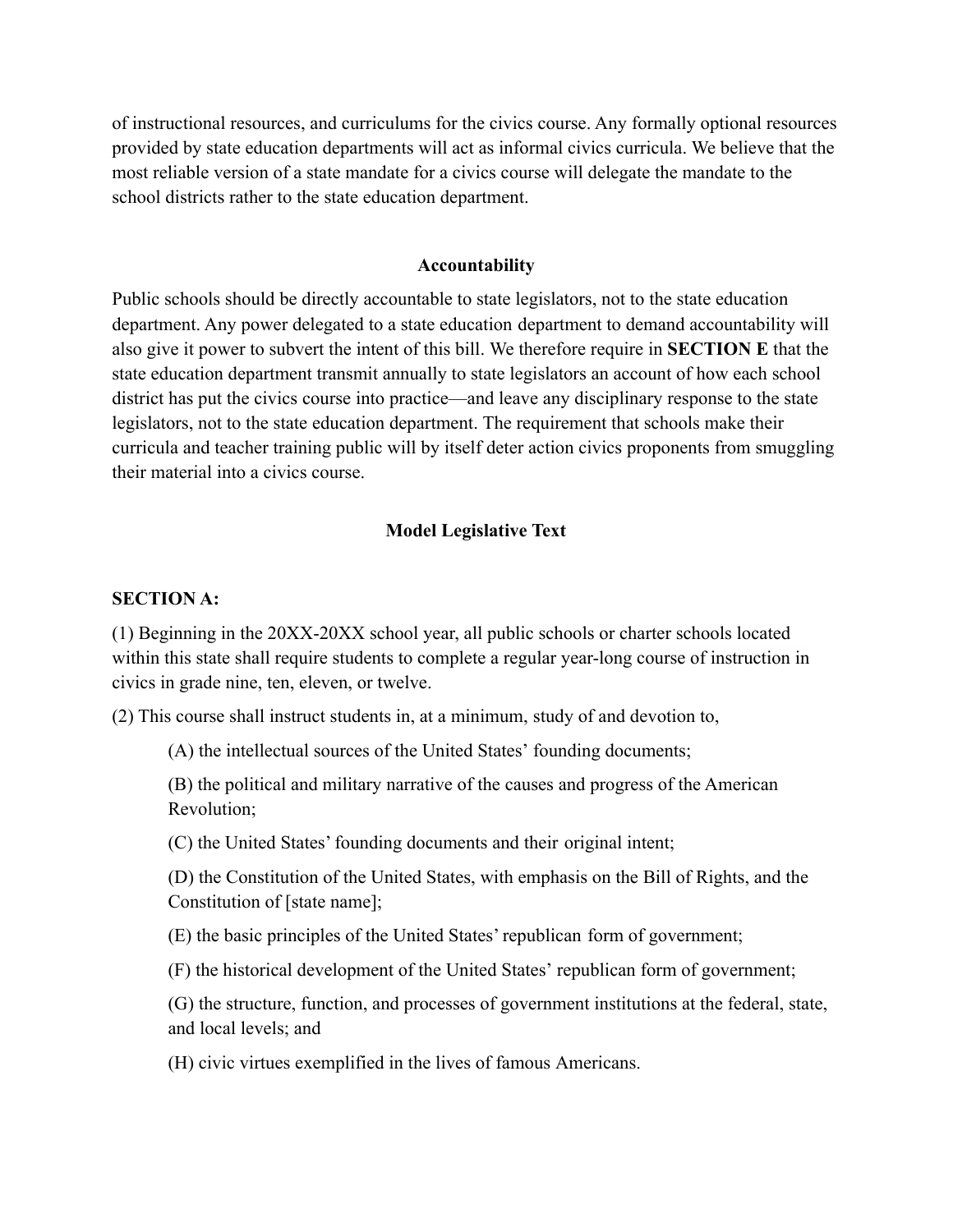(3) Each school district shall craft its own curriculum for this year-long course of instruction in civics.

# **SECTION B:**

(1) This year-long course of instruction in civics may not require, make part of such course, or award course grading or credit to, student work for, affiliation with, practicums in, or service learning in association with, any organization engaged in lobbying for legislation at the state or federal level, or in social or public policy advocacy.

(2) This year-long course of instruction in civics may not require, make part of such course, or award course grading or credit to, lobbying for legislation at the state or federal level, or any practicum, or like activity, involving social or public policy advocacy.

(3) This year-long course of instruction in civics may not compel any teacher to discuss current events or widely debated and currently controversial issues of public policy or social affairs.

(4) Teachers who choose to discuss current events or widely debated and currently controversial issues of public policy or social affairs shall, to the best of their ability, strive to explore such issues from diverse and contending perspectives.

(5) No private funding shall be accepted by state agencies or school districts for curriculum development, purchase or choice of curricular materials, teacher training, professional development, or continuing teacher education pertaining to this year-long course of instruction in civics.

# **SECTION C:**

(1) No teacher shall be compelled by a policy of any state agency, school district, or school administration to affirm a belief in the so-called systemic nature of racism, or like ideas, or in the so-called multiplicity or fluidity of gender identities, or like ideas, against his or her sincerely held religious or philosophical convictions.

(2) No state agency, school district, or school shall teach, instruct, or train any administrator, teacher, staff member, or employee to adopt or believe any of the following concepts: (a) one race or sex is inherently superior to another race or sex; (b) an individual, by virtue of his or her race or sex, is inherently racist, sexist, or oppressive, whether consciously or unconsciously; (c) an individual should be discriminated against or receive adverse treatment solely or partly because of the individual's race; (d) members of one race cannot or should not attempt to treat others without respect to race; (e) an individual's moral standing or worth is necessarily determined by his or her race or sex; (f) an individual, by virtue of his or her race or sex, bears responsibility for actions committed in the past by other members of the same race or sex; (g) an individual should feel discomfort, guilt, anguish, or any other form of psychological distress on account of his or her race or sex; (h) meritocracy or traits such as a hard work ethic are racist or sexist, or were created by members of a particular race to oppress members of another race; (i)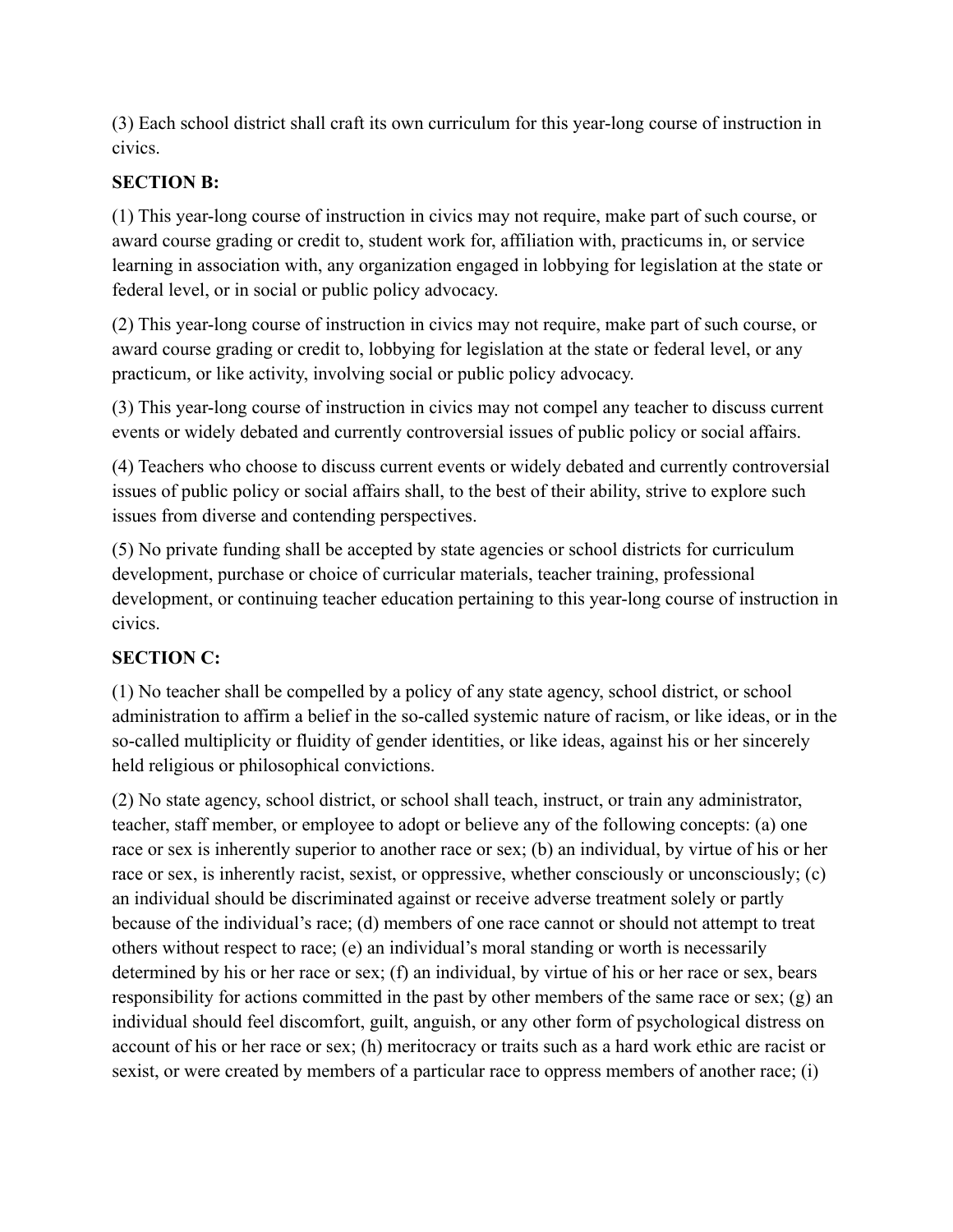fault, blame, or bias should be assigned to a race or sex, or to members of a race or sex because of their race or sex.

(3) No teacher, administrator, or other employee in any state agency, school district, open-enrollment charter school, or school administration shall approve for use, make use of, or carry out, standards, curricula, lesson plans, textbooks, instructional materials, or instructional practices that serve to inculcate the following concepts: (a) one race or sex is inherently superior to another race or sex; (b) an individual, by virtue of his or her race or sex, is inherently racist, sexist, or oppressive, whether consciously or unconsciously; (c) an individual should be discriminated against or receive adverse treatment solely or partly because of the individual's race; (d) members of one race cannot and should not attempt to treat others without respect to race; (e) an individual's moral standing or worth is necessarily determined by his or her race or sex; (f) an individual, by virtue of his or her race or sex, bears responsibility for actions committed in the past by other members of the same race or sex; (g) any individual should feel discomfort, guilt, anguish, or any other form of psychological distress on account of his or her race or sex; (h) meritocracy or traits such as a hard work ethic are racist or sexist, or were created by a members of a particular race to oppress members of another race; (i) that the advent of slavery in the territory that is now the United States constituted the true founding of the United States; or (j) that, with respect to their relationship to American values, slavery and racism are anything other than deviations from, betrayals of, or failures to live up to, the authentic founding principles of the United States, which include liberty and equality.

# **SECTION D:**

The State Board of Education shall prescribe no list of documents, no supplemental readings, no textbooks, no teacher training, no list of instructional resources, and no curriculum for this year-long course of instruction in civics.

# **SECTION E:**

The State Board of Education shall report on or before September 1 of each year to the Chairmen of the Education Committees of the Senate and the House of Representatives on the specific civic literacy curriculum content and teacher training used by each school district to implement this legislation.

# **SECTION F:**

(1) No public school or charter school may permit content-based censorship in this course based on religious or cultural references in a writing, document, or record pertaining to this course of instruction.

(2) No public school or charter school may permit a student to be prevented in this course from, or punished in any way, including a reduction in grade, for, using a religious or cultural reference from a writing, document, or record pertaining to this course of instruction.

# **SECTION G:**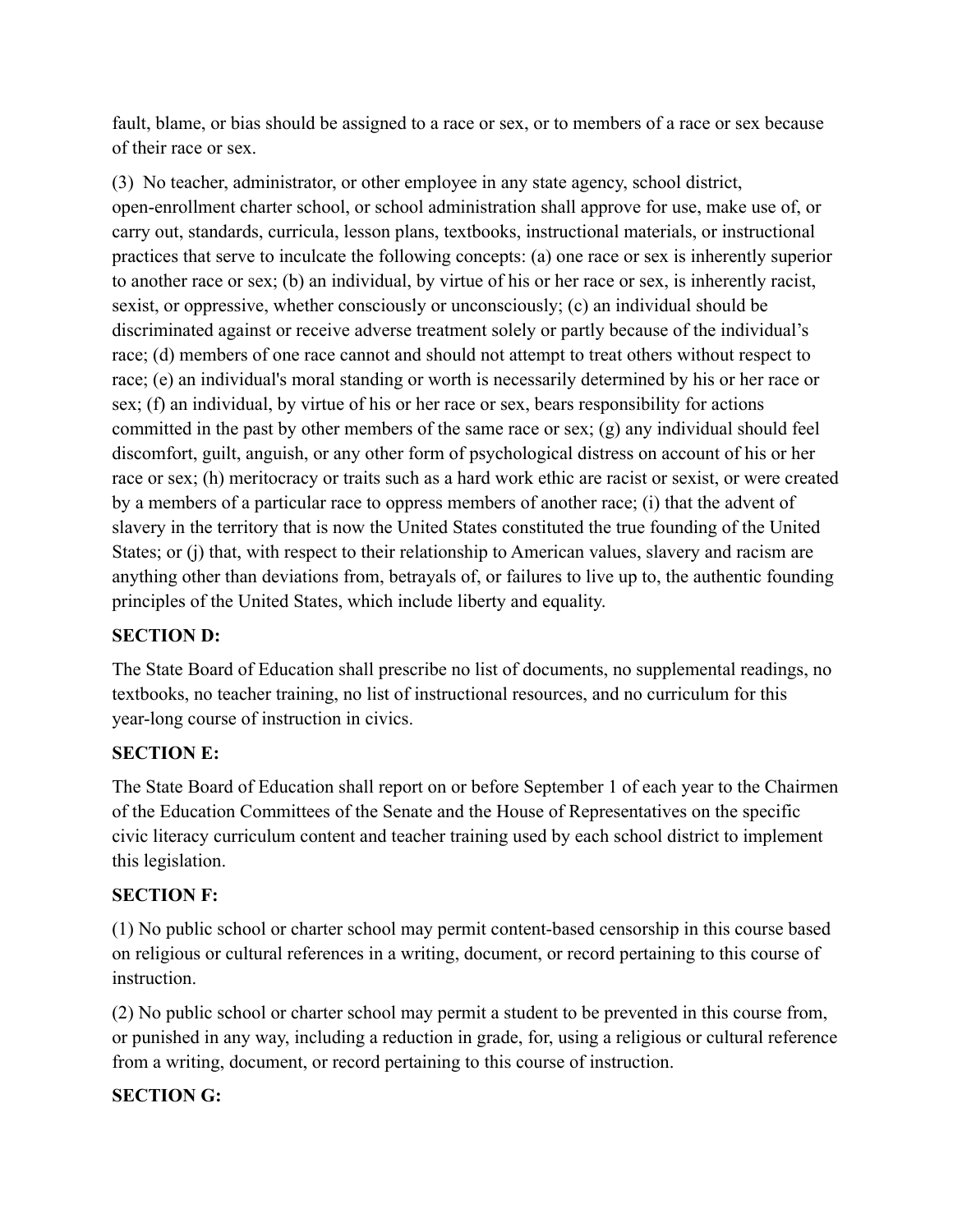If any provision of this chapter, or the application of any provision to any person or circumstance, is held to be invalid, the remainder of this chapter and the application of its provisions to any other person or circumstance shall not be affected thereby.

# **DEFINITIONS:**

1) "Intellectual sources of the United States' founding documents" means historical sources including documents that illustrate the Greek, Hebrew, and Roman exemplars of liberty and republican government; the Christian synthesis of Greek, Hebrew, and Roman thought that emphasized the equal dignity of all individual humans in the eyes of God; the medieval English inheritance of common law, jury, local self-government, liberty, and representative government; the early modern English inheritance of Christian liberty, republicanism, militia, accountable government, mixed government, parliamentary sovereignty, freedom of the press, and the English Bill of Rights and Toleration Act; the colonial American inheritance of Christian liberty, self-government, and local government; and the Enlightenment theories of Locke, Montesquieu, Smith, and their contemporaries that universalized the European traditions of liberty.

2) "Political and military narrative of the causes and progress of the American Revolution" means events including the French and Indian War, colonial American debates about and resistance to increased British regulation and taxation, the Boston Massacre (including the roles of John Adams and Crispus Attucks), the Boston Tea Party, the military occupation of Boston, the Intolerable Acts, the preparation of the colonists for armed conflict; Patrick Henry's 'Liberty or Death' speech; the proceedings of the First and Second Continental Congresses; the Battles of Lexington and Concord; the capture of Fort Ticonderoga and the Noble Train of Artillery; the Siege of Boston and the Battle of Bunker Hill; the loss of New York City; the victories at Trenton and Princeton; the victory at Saratoga; the training and reorganization of the army at Valley Forge; Benjamin Franklin's diplomacy and the French alliance; the Battle of Monmouth; Benedict Arnold's attempted treason; successful American resistance to British efforts to crush the Revolution in the South, the Yorktown campaign, the disbanding of the Continental Army, the Treaty of Peace, and Washington's resignation.

3) "United States' founding documents" means texts including the Mayflower Compact, Thomas Paine's *Common Sense*, Declaration of Independence, the Articles of Confederation, the Pennsylvania Act for the Gradual Abolition of Slavery,the Virginia Statute of Religious Freedom, the Northwest Ordinance, the United States Constitution, the Federalist Papers (including but not limited to Essays 10 and 51), George Washington's Farewell Address, excerpts from Alexis de Tocqueville's *Democracy in America*, the first Lincoln-Douglas debate, the Emancipation Proclamation, and the writings of the Founding Fathers of the United States.

4) "Basic principles of the United States' republican form of government" means institutions and principles including balance of power, consent of the governed, the Electoral College, federalism, individual liberties, popular sovereignty, representative government, rule of law, and separation of powers.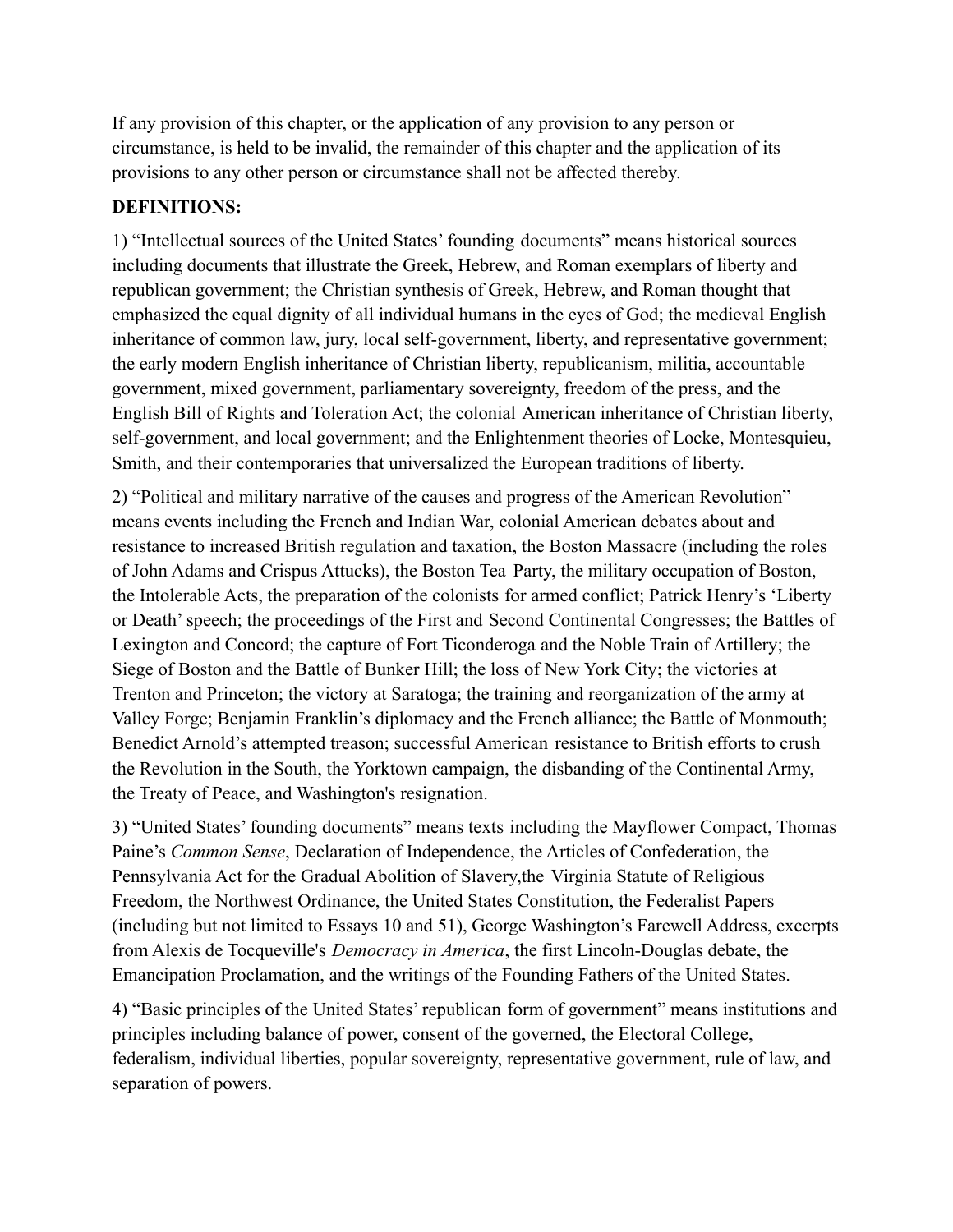5) "Historical development of the United States' republican form of government" means events including the federalist and antifederalist debates, the rise of Jacksonian democracy, the causes and the constitutional consequences of the Civil War, the thirteen, fourteenth, and fifteenth Amendments, the rise of the New Deal administrative state, and supreme court cases including Marbury v. Madison, McCulloch v. Maryland, Dred Scott v. Sandford, Pembina Consolidated Silver Mining Co. v. Pennsylvania, Plessy v. Ferguson, and Brown v. Board of Education.

6) "Civic virtues" means virtues including ambition, charity, cheerfulness, courage, curiosity, endurance, faith, forbearance, gratitude, hardiness, industry, initiative, patience, pluck, prudence, responsibility, self-control, self-reliance, temperance, thrift, and tolerance.

7) "Famous Americans" means individuals including George Washington, Benjamin Franklin, Alexander Hamilton, Abigail Adams, Thomas Jefferson, Andrew Jackson, Frederick Douglass, Susan B. Anthony, Abraham Lincoln, Ulysses S. Grant, Thomas Edison, Andrew Carnegie, Walter Reed, Theodore Roosevelt, Jackie Robinson, George Marshall, Martin Luther King, Jr., Richard Feynman, and Neil Armstrong.

### **Existing State Statutes**

Arkansas: [A.C.A. § 6-15-1003](https://codes.findlaw.com/ar/title-6-education/ar-code-sect-6-15-1003.html) [*Academically competent students*]

California: [Cal Ed Code Div. 2 Part 20 Chap. 4 § 33540](https://leginfo.legislature.ca.gov/faces/codes_displaySection.xhtml?lawCode=EDC§ionNum=33540.) [*Instructional Quality Commission [33530 - 33546]*]; [Cal Ed Code Div. 4 Part 28, Chap.](https://leginfo.legislature.ca.gov/faces/codes_displaySection.xhtml?lawCode=EDC§ionNum=51225.3.) 2 § 51225.3 [*Courses of Study, Grades 7 to 12 [51220 - 51230]*]

Colorado: [C.R.S. 22-1-104](https://legiscan.com/CO/text/SB067/id/2384645/Colorado-2021-SB067-Enrolled.pdf) [*Teaching of history, culture, and civil government*]; [C.R.S.](https://legiscan.com/CO/text/HB1103/id/2396011/Colorado-2021-HB1103-Enrolled.pdf) [22-7-1005](https://legiscan.com/CO/text/HB1103/id/2396011/Colorado-2021-HB1103-Enrolled.pdf) [*Preschool through elementary and secondary education - aligned standards adoption – revisions*]; [C.R.S. 22-33-104.5](https://codes.findlaw.com/co/title-22-education/co-rev-st-sect-22-33-104-5.html) [*Home-based education—legislative declaration—definitions—guidelines*]

Connecticut: [CT Gen Stat § 10-16b](https://www.lawserver.com/law/state/connecticut/ct-laws/connecticut_statutes_10-16b) [*Prescribed courses of study*]; [CT Gen Stat § 10-18](https://www.lawserver.com/law/state/connecticut/ct-laws/connecticut_statutes_10-18) [*Courses in United States history, government and duties and responsibilities of citizenship*]; [CT Gen Stat](https://www.lawserver.com/law/state/connecticut/ct-laws/connecticut_statutes_10-221a) [§ 10-221a](https://www.lawserver.com/law/state/connecticut/ct-laws/connecticut_statutes_10-221a) [*High school graduation requirements*]

District of Columbia: [Rule 5-A2203.3](http://dcrules.elaws.us/dcmr/5-a2203) [*Academic Requirements*]

Florida: [Fla. Stat. § 1003.41](http://www.leg.state.fl.us/Statutes/index.cfm?App_mode=Display_Statute&URL=1000-1099/1003/Sections/1003.41.html) [*Next Generation Sunshine State Standards*]; [Fla. Stat. § 1003.4156](http://www.leg.state.fl.us/Statutes/index.cfm?App_mode=Display_Statute&Search_String=&URL=1000-1099/1003/Sections/1003.4156.html) [*General requirements for middle grades promotion*]; [Fla. Stat. § 1003.42](http://www.leg.state.fl.us/Statutes/index.cfm?App_mode=Display_Statute&Search_String=&URL=1000-1099/1003/Sections/1003.42.html) [*Required instruction*]; [Fla. Stat. § 1003.4282](http://www.leg.state.fl.us/Statutes/index.cfm?App_mode=Display_Statute&Search_String=&URL=1000-1099/1003/Sections/1003.4282.html) [*Requirements for a standard high school diploma*]

Georgia: [O.C.G.A. § 20-2-142](https://law.justia.com/codes/georgia/2019/title-20/chapter-2/article-6/part-2/section-20-2-142/) [*Prescribed courses*]

Idaho: [Idaho Code § 33-1602](https://legislature.idaho.gov/statutesrules/idstat/title33/t33ch16/sect33-1602/) [*United States Constitution — National Flag and Colors — National Anthem — "America" — Citizenship — Civics Test*]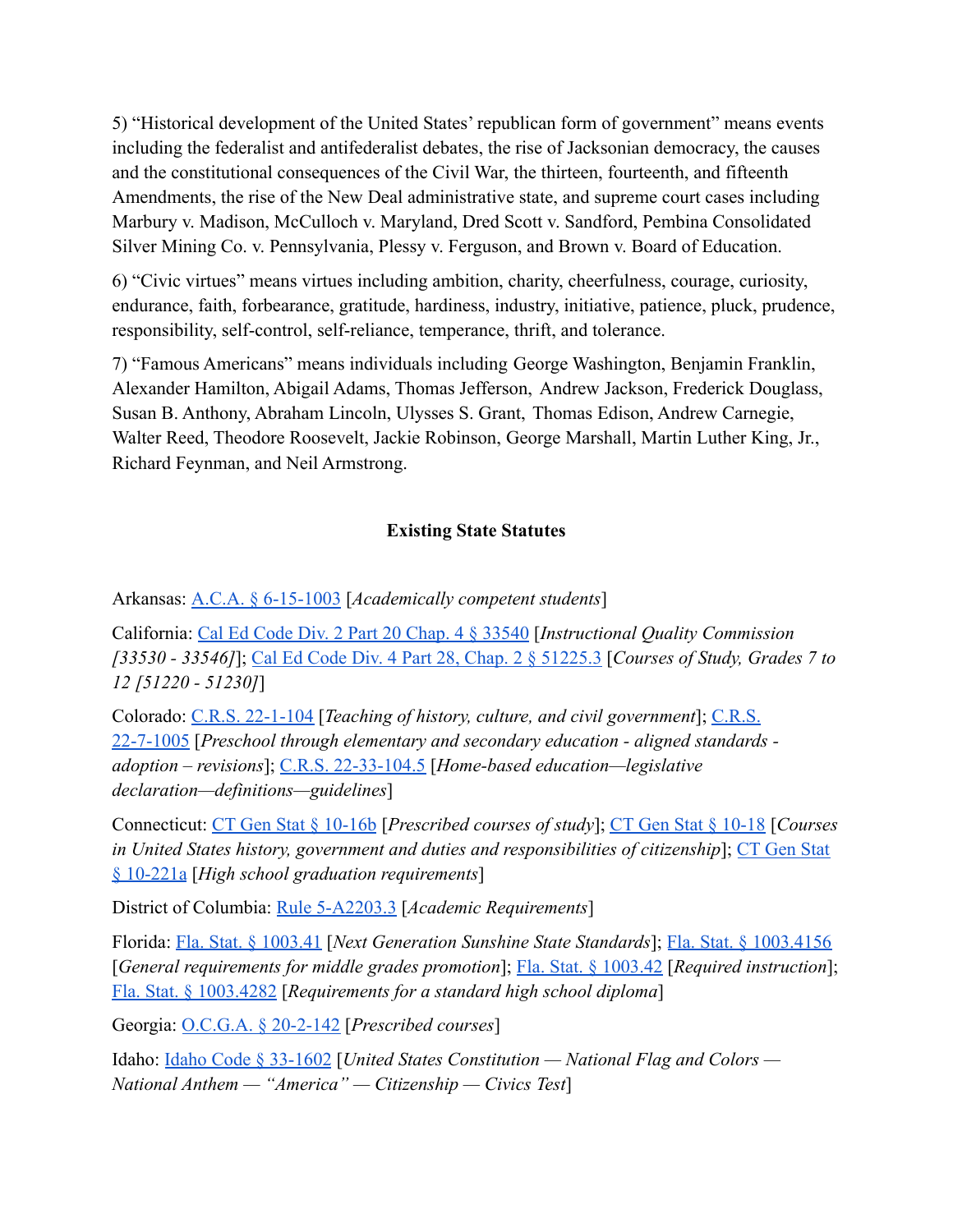Illinois: [105 ILCS 5/27-3.10](https://ilga.gov/legislation/ilcs/fulltext.asp?DocName=010500050K27-3.10) [*Elementary school civics course of study*]; [105 ILCS 5/27-22](https://ilga.gov/legislation/ilcs/fulltext.asp?DocName=010500050K27-22) [*Required high school courses*]

Indiana: [IC 20-19-2-14.7](https://legiscan.com/IN/text/HB1384/id/2348015/Indiana-2021-HB1384-Enrolled.pdf) [*Civics education standards*]; [IC 20-30-5-7.3](https://casetext.com/statute/indiana-code/title-20-education/article-30-curriculum/chapter-5-mandatory-curriculum/section-20-30-5-73-effective-712021) [*Civics education course*] Iowa: [Iowa Code § 256.11](https://www.legis.iowa.gov/docs/code/2021/256.11.pdf) [*Educational standards*]

Kansas: [K.S.A. 72-3214](https://www.ksrevisor.org/statutes/chapters/ch72/072_032_0014.html) [*Required subjects in elementary schools*]; [K.S.A. 72-3217](https://www.ksrevisor.org/statutes/chapters/ch72/072_032_0017.html) [*Required courses of instruction; graduation requirements*]

Louisiana: [La.R.S. 17:183.3](http://legis.la.gov/legis/Law.aspx?d=80003) [*Career major; description; curriculum and graduation requirements*]; [La. R.S. 17:274.1](http://legis.la.gov/legis/Law.aspx?d=80400)[*Civics and Free Enterprise; required; exceptions*]; [La. R.S.](http://legis.la.gov/legis/Law.aspx?d=80981) [17:3996](http://legis.la.gov/legis/Law.aspx?d=80981) [*Charter schools; exemptions; requirements*]

Maine: [M.R.S. Title 20-A §4722](https://www.mainelegislature.org/legis/statutes/20-A/title20-Asec4722.html) [*High school diploma standards*]

Maryland: [Md. Code Regs. 13A.03.02.03](https://casetext.com/regulation/maryland-administrative-code/title-13a-state-board-of-education/subtitle-03-general-instructional-programs/chapter-13a0302-graduation-requirements-for-public-high-schools-in-maryland/section-13a030203-enrollment-and-credit-requirements) [*Enrollment and Credit Requirements*]; [Md. Code](https://casetext.com/regulation/maryland-administrative-code/title-13a-state-board-of-education/subtitle-03-general-instructional-programs/chapter-13a0302-graduation-requirements-for-public-high-schools-in-maryland/section-13a030206-maryland-high-school-assessments) [Regs. 13A.03.02.06\[](https://casetext.com/regulation/maryland-administrative-code/title-13a-state-board-of-education/subtitle-03-general-instructional-programs/chapter-13a0302-graduation-requirements-for-public-high-schools-in-maryland/section-13a030206-maryland-high-school-assessments)*Maryland High School Assessments*]; [Md. Code Regs. 13A.04.08.01](https://casetext.com/regulation/maryland-administrative-code/title-13a-state-board-of-education/subtitle-04-specific-subjects/chapter-13a0408-program-in-social-studies/section-13a040801-requirements-for-social-studies-instructional-programs-for-grades-prekindergarten-12?) [*Requirements for Social Studies Instructional Programs for Grades Prekindergarten - 12*]

Massachusetts: [Ma. Gen. Laws, Ch. 71, §2](https://malegislature.gov/Laws/GeneralLaws/PartI/TitleXII/Chapter71/Section2) [*Teaching of history and social science; professional development; student-led civic projects; commonwealth civics challenge*]

Michigan: [MCL 380.1166](http://www.legislature.mi.gov/(S(wq4pqgmxgng5tgk2ti4aj4xh))/mileg.aspx?page=getObject&objectName=mcl-380-1166) [*Constitution and government; civics; mandatory courses; commencement of instruction; exception; revision of state curriculum content standards for high school social studies; definition*]; [MCL 380.1278a\[](http://www.legislature.mi.gov/(S(wq4pqgmxgng5tgk2ti4aj4xh))/mileg.aspx?page=getObject&objectName=mcl-380-1278a)*Requirements for high school diploma*]

Minnesota: [Minn. Stat. § 120A.22](https://www.revisor.mn.gov/statutes/cite/120A.22) [*Compulsory instruction*]; [Minn. Stat. § 120B.021](https://www.revisor.mn.gov/statutes/cite/120B.021) [*Required academic standards*]

Missouri: RSMo [160.257](https://revisor.mo.gov/main/OneSection.aspx?section=160.257&bid=7749&hl=%22social+studies%22%u2044) [*Pupil testing for competency in certain subjects — each school district to establish — department of elementary and secondary education, duties, limitations*; RSMo [170.011](https://revisor.mo.gov/main/OneSection.aspx?section=170.011&bid=33180&hl=) [*Courses in the constitutions, American history and Missouri government, required, penalty — waiver, when — student awards — requirements not applicable to foreign exchange students*]; RSMo [170.350](https://revisor.mo.gov/main/OneSection.aspx?section=170.350&bid=33182&hl=) [*Constitution Project of the Missouri Supreme Court, participation in, effect of*]

Nebraska: [Neb. Rev. Stat. § 79-724](https://nebraskalegislature.gov/laws/statutes.php?statute=79-724) [*Committee on American civics; created; duties; school board, State Board of Education, and superintendent; duties*]

Nevada: [NV Rev Stat § 389.018](https://www.leg.state.nv.us/nrs/NRS-389.html#NRS389Sec018) [*Designation of core academic subjects; minimum units of credit required in high school; exception; additional subjects to be taught. [Effective July 1, 2022.]*]; [NV Rev Stat § 389.054](https://www.leg.state.nv.us/nrs/NRS-389.html#NRS389Sec054) [*Instruction in American government; exception*]; [NV Rev Stat](https://www.leg.state.nv.us/nrs/NRS-389.html#NRS389Sec057) [§ 389.057](https://www.leg.state.nv.us/nrs/NRS-389.html#NRS389Sec057) [*Instruction in American history; exception*]; [NV Rev Stat § 389.077\[](https://www.leg.state.nv.us/nrs/NRS-389.html#NRS389Sec077)*Satisfactory completion of courses in American government and American history required for graduation; exception for certain pupils*]

New Hampshire: [NH RSA §189:11](http://www.gencourt.state.nh.us/rsa/html/xv/189/189-11.htm) [*Instruction in National and State History and Government*]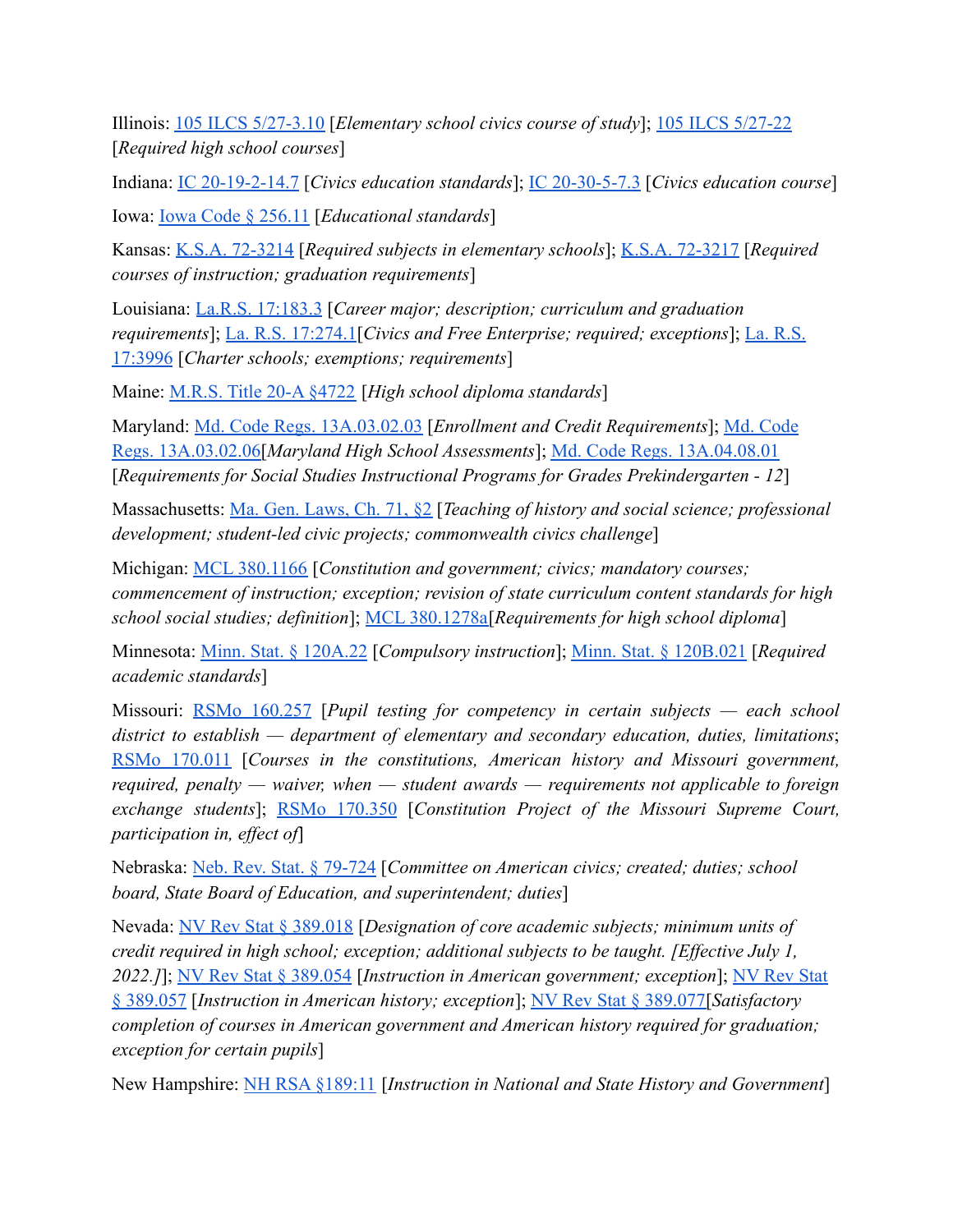New Jersey: [N.J. Stat. § 18A:35- 2 .1](https://njlaw.rutgers.edu/collections/njstats/showsect.php?title=18a&chapter=35§ion=2.1&actn=getsect) [*Civics curriculum guidelines* ]; [N.J. Stat. § 18A:35-3](https://njlaw.rutgers.edu/collections/njstats/showsect.php?title=18a&chapter=35§ion=3&actn=getsect) [*Course in civics, geography and history of New Jersey*]

New Mexico: [NMSA §22-13-1.1](https://codes.findlaw.com/nm/chapter-22-public-schools/nm-st-sect-22-13-1-1.html) [*Graduation requirements*]

New York: [NY CLS Title 1, Article 17, § 801](https://www.nysenate.gov/legislation/laws/EDN/801) [*Courses of instruction in patriotism and citizenship and in certain historic documents*]

North Carolina: [N.C. Gen. Stat. § 115C-12](https://www.ncleg.net/enactedlegislation/statutes/html/bysection/chapter_115c/gs_115c-12.html) [*Powers and duties of the Board generally*]; [N.C.](https://www.ncleg.gov/EnactedLegislation/Statutes/PDF/BySection/Chapter_115C/GS_115C-81.45.pdf) [Gen. Stat. §115C.81.45](https://www.ncleg.gov/EnactedLegislation/Statutes/PDF/BySection/Chapter_115C/GS_115C-81.45.pdf)[*Classes conducted in English; citizenship; and civic literacy*]

North Dakota: [N.D. Cent. Code § 15.1-21-01](https://casetext.com/statute/north-dakota-century-code/title-151-elementary-and-secondary-education/chapter-151-21-curriculum-and-testing/section-151-21-01-elementary-and-middle-schools-required-instruction) [*Elementary and middle schools - Required instruction*]; [N.D. Cent. Code § 15.1-21-02](https://casetext.com/statute/north-dakota-century-code/title-151-elementary-and-secondary-education/chapter-151-21-curriculum-and-testing/section-151-21-02-effective-812021-high-schools-required-units) [*High schools - Required units*]; [N.D. Cent. Code §](https://casetext.com/statute/north-dakota-century-code/title-151-elementary-and-secondary-education/chapter-151-21-curriculum-and-testing/section-151-21-022-effective-812025-high-school-graduation-minimum-requirements) [15.1-21-02.2](https://casetext.com/statute/north-dakota-century-code/title-151-elementary-and-secondary-education/chapter-151-21-curriculum-and-testing/section-151-21-022-effective-812025-high-school-graduation-minimum-requirements) [*High school graduation - Minimum requirements*]; [N.D. Cent. Code § 15.1-21-25](https://casetext.com/statute/north-dakota-century-code/title-151-elementary-and-secondary-education/chapter-151-21-curriculum-and-testing/section-151-21-25-high-school-graduation-minimum-requirements) [*High school graduation - Minimum requirements*]

Ohio: [Ohio Rev. Code Ann. §3313.60](https://codes.ohio.gov/ohio-revised-code/section-3313.60) [*Prescribed curriculum*]; [Ohio Rev. Code Ann. §3313.603](https://codes.ohio.gov/ohio-revised-code/section-3313.603) [*Requirements for high school graduation; workforce or college preparatory units*]

Oklahoma: [Okla. Stat. tit. 70, § 11-103](https://casetext.com/statute/oklahoma-statutes/title-70-schools/70-11-103-courses-for-instruction-what-to-include) [*Courses for instruction - What to include*]; [Okla. Stat.](https://legiscan.com/OK/text/HB2030/id/2382036/Oklahoma-2021-HB2030-Enrolled.pdf) [tit. 70, § 11-103.6](https://legiscan.com/OK/text/HB2030/id/2382036/Oklahoma-2021-HB2030-Enrolled.pdf) [*State Board of Education - Adoption of subject matter standards - Option for high school graduation - Adoption and approval of promotional system*]; [Okla. Stat. tit. 70, §](https://casetext.com/statute/oklahoma-statutes/title-70-schools/70-11-111-college-preparatory-curriculum-parental-approval-for-exemption) [11-111](https://casetext.com/statute/oklahoma-statutes/title-70-schools/70-11-111-college-preparatory-curriculum-parental-approval-for-exemption) [*College preparatory curriculum - Parental approval for exemption*]

Oregon: [ORS 329.451](https://oregon.public.law/statutes/ors_329.451) [*High school diploma; modified diploma; extended diploma; alternative certificate; grade level advancement*]; [ORS 329.485](https://www.oregonlaws.org/ors/329.485) [*Statewide assessment system*]

Pennsylvania: [24 P.S. § 13-1327.1](https://codes.findlaw.com/pa/title-24-ps-education/pa-st-sect-24-13-1327-1.html) [*Home education program*]; [24 P.S. § 15-1511](https://codes.findlaw.com/pa/title-24-ps-education/pa-st-sect-24-15-1511.html) [*Subjects of instruction; flag code*]

Rhode Island: [R.I. Gen. Laws § 16-22-2](http://webserver.rilin.state.ri.us/Statutes/TITLE16/16-22/16-22-2.HTM) [*Civics education*]

Tennessee: [Tenn. Code Ann. § 49-6-1202](https://casetext.com/statute/tennessee-code/title-49-education/chapter-6-elementary-and-secondary-education/part-12-junior-and-senior-high-schools-curriculum/section-49-6-1202-american-history-and-government) [*American history and government*]; [Tenn. Code Ann.](https://casetext.com/statute/tennessee-code/title-49-education/chapter-6-elementary-and-secondary-education/part-10-curriculum-generally/section-49-6-1028-legislative-findings-public-school-courses-and-content-to-educate-children-in-the-united-states-and-tennessee-governments) [§ 49-6-1028](https://casetext.com/statute/tennessee-code/title-49-education/chapter-6-elementary-and-secondary-education/part-10-curriculum-generally/section-49-6-1028-legislative-findings-public-school-courses-and-content-to-educate-children-in-the-united-states-and-tennessee-governments) [*Legislative findings - Public school courses and content to educate children in the United States and Tennessee governments*]

Texas: [Texas Education Code §28.002](https://statutes.capitol.texas.gov/Docs/ED/htm/ED.28.htm#28.001) [*Required Curriculum*]; [Texas Education Code §28.0025](https://statutes.capitol.texas.gov/Docs/ED/htm/ED.28.htm#28.025) [*High School Diploma and Certificate; Academic Achievement Record*]; [Texas Government](https://legiscan.com/TX/text/HB2497/id/2407888/Texas-2021-HB2497-Enrolled.html) [Code, Title 4, Subtitle D, Chapter 451](https://legiscan.com/TX/text/HB2497/id/2407888/Texas-2021-HB2497-Enrolled.html) [*Texas 1836 Project*]

Utah: [Utah Code Ann. § 53G-10-302](https://le.utah.gov/xcode/Title53G/Chapter10/53G-10-S302.html) [*Instruction in American history and government -- Study and posting of American heritage documents*]

Vermont: [Vt. Stat. Ann. tit. 16 § 906](https://legislature.vermont.gov/statutes/section/16/023/00906) [*Course of study*]

Virginia: [Va. Code Ann. § 22.1-200](https://law.lis.virginia.gov/vacode/title22.1/chapter13/section22.1-200/) [*Subjects taught in elementary grades*]

Washington: [Rev. Code Wash. § 28A.230.094](https://app.leg.wa.gov/RCW/default.aspx?cite=28A.230.094) [*High school civics course*]; [Rev. Code Wash. §](https://app.leg.wa.gov/RCW/default.aspx?cite=28A.230.095) [28A.230.095](https://app.leg.wa.gov/RCW/default.aspx?cite=28A.230.095) [*Essential academic learning requirements and assessments—Verification reports*]